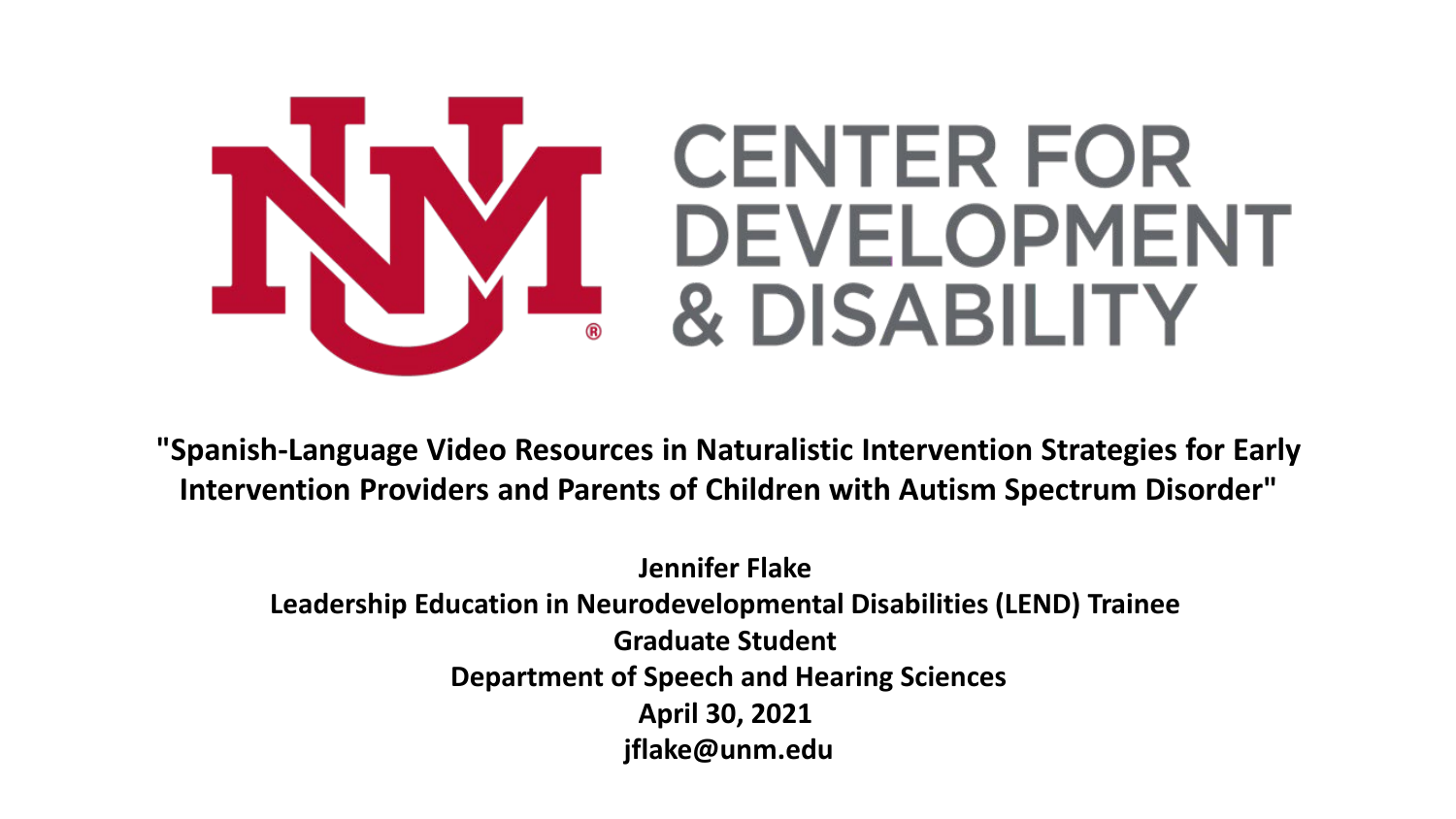**Dr. Cindy Gevarter's research project "Training Early Intervention Providers to Teach Naturistic Intervention Strategies to Parents of Children with Autism Spectrum Disorder"**

**Internal Review Board (IRB) approval was obtained**

**This research was supported by the UNM Transdisciplinary Research, Equity and Engagement Center for Advancing Behavioral Health (TREE Center) pilot project program**

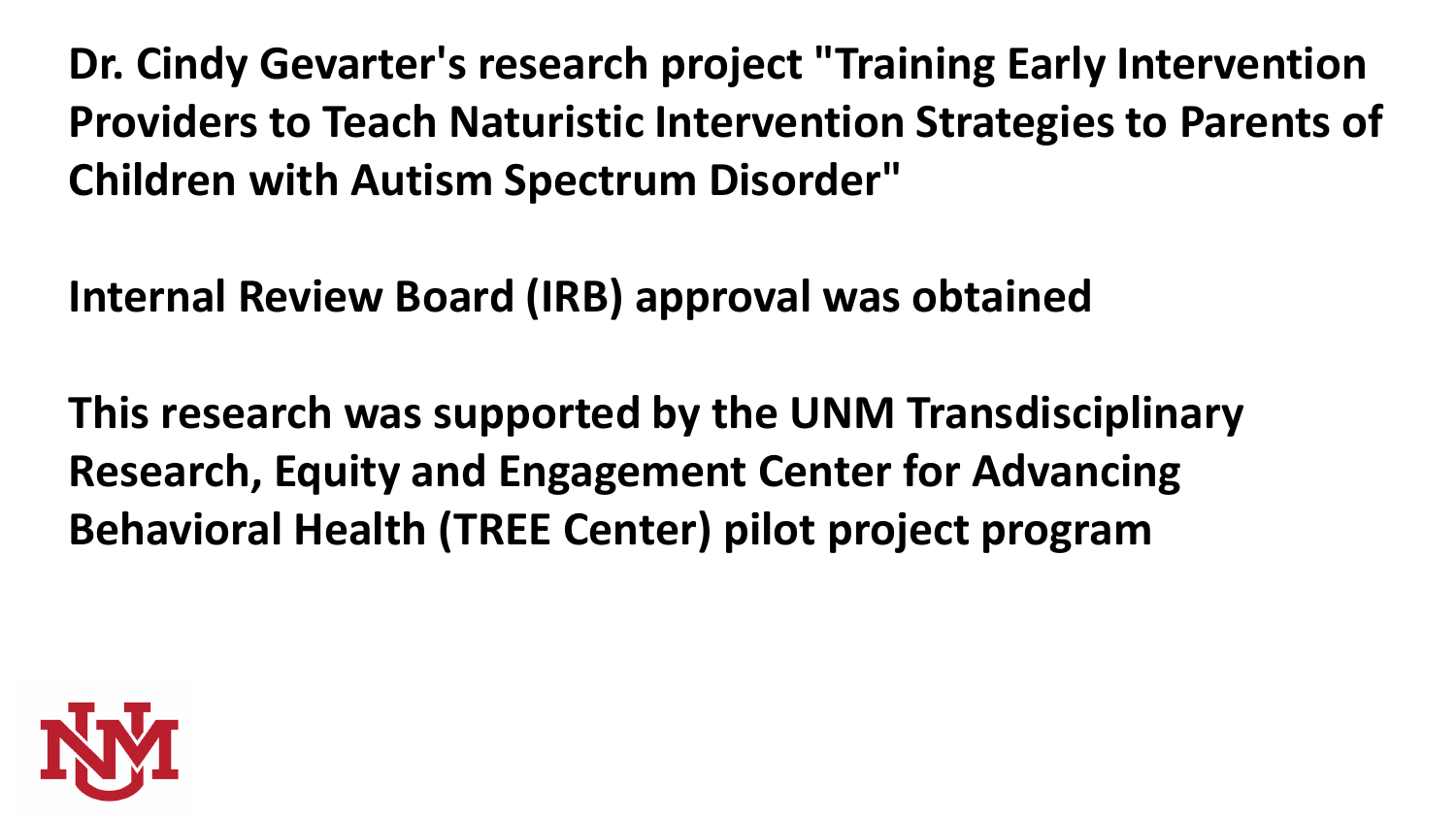## **Primary outcome measures / problem-framing:**

- **Hispanic/Latino families experience disparities in access to early diagnosis and services (Magaña et al., 2013; 2016)**
- **Families from low-income backgrounds experience barriers in access to quality services (Pickard & Ingersoll, 2016)**



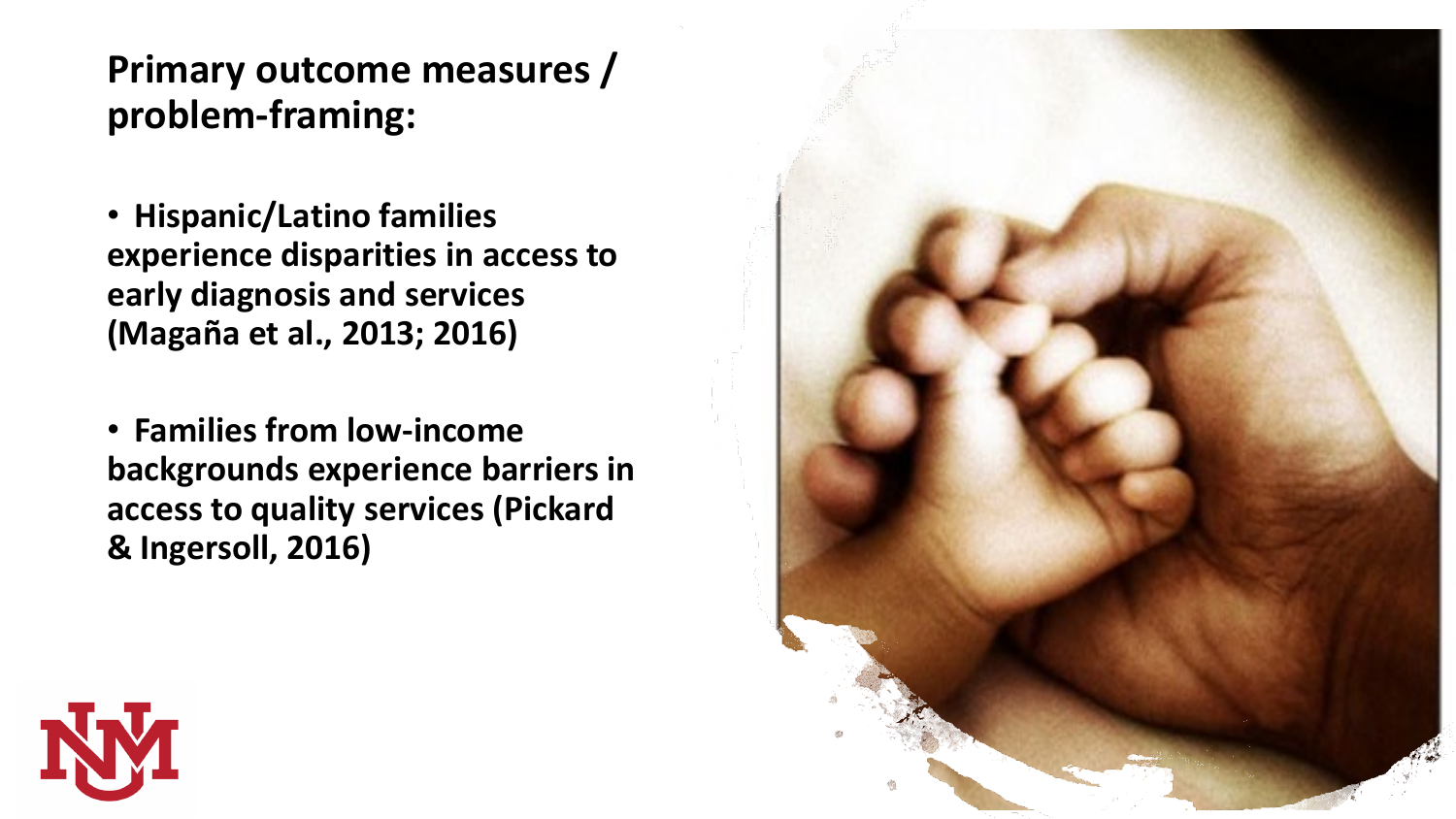**Clinical trials and research studies often fail to recruit participants from minority populations (Occa et al., 2018)**

**Our study included 3 Latino families**

**COMMUNITY PARTNER Early Intervention Provider NM Family Infant Toddler (FIT) Program**





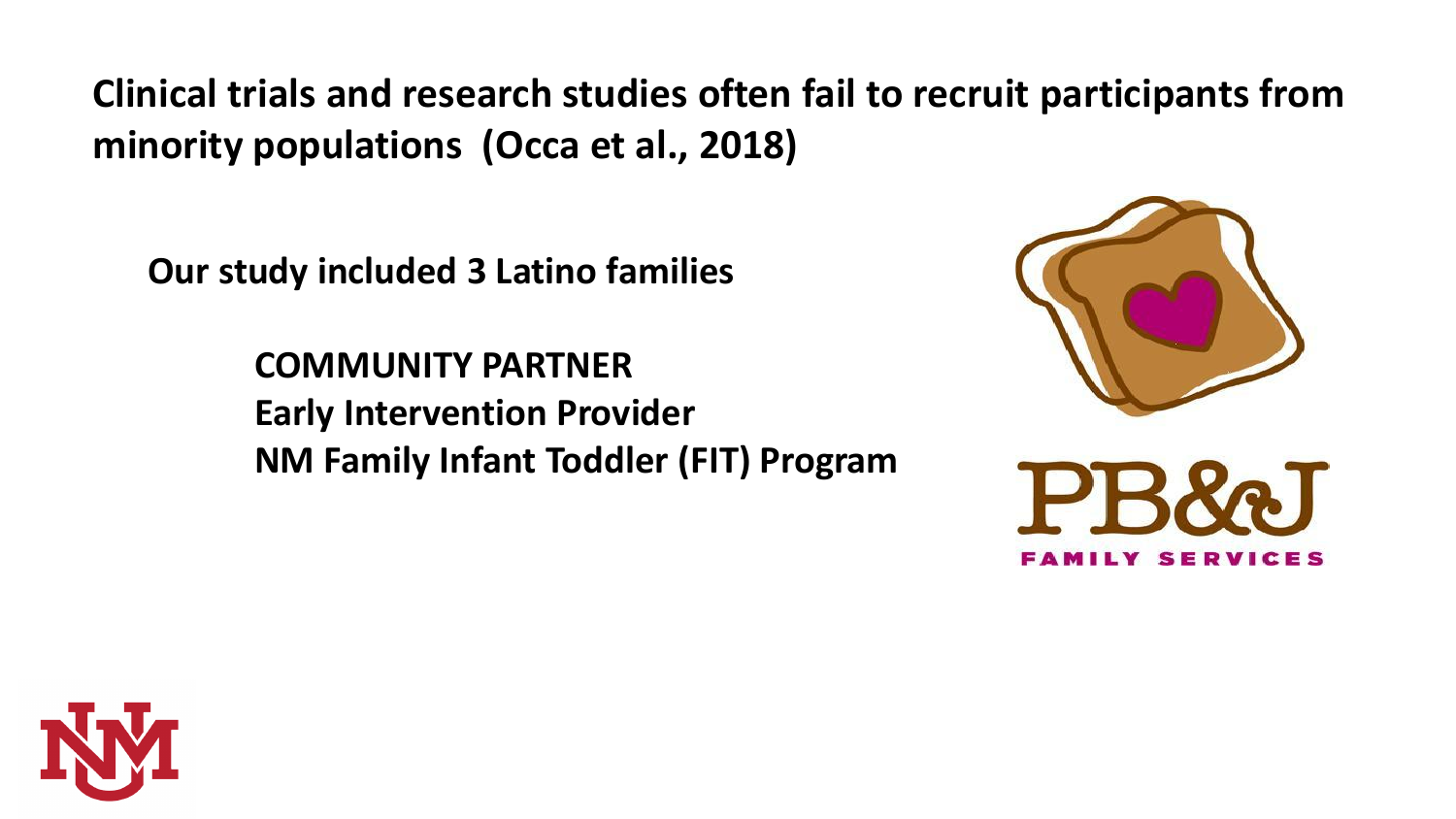## **Primary outcome measures / problem-framing:**

**For individuals with ASD, intervening early with focused evidence-based interventions is considered best practice and can lead to improved outcomes, such as increased language abilities**

**Young children with ASD are not given as many communication opportunities as peers (Swanson et al., 2019)**



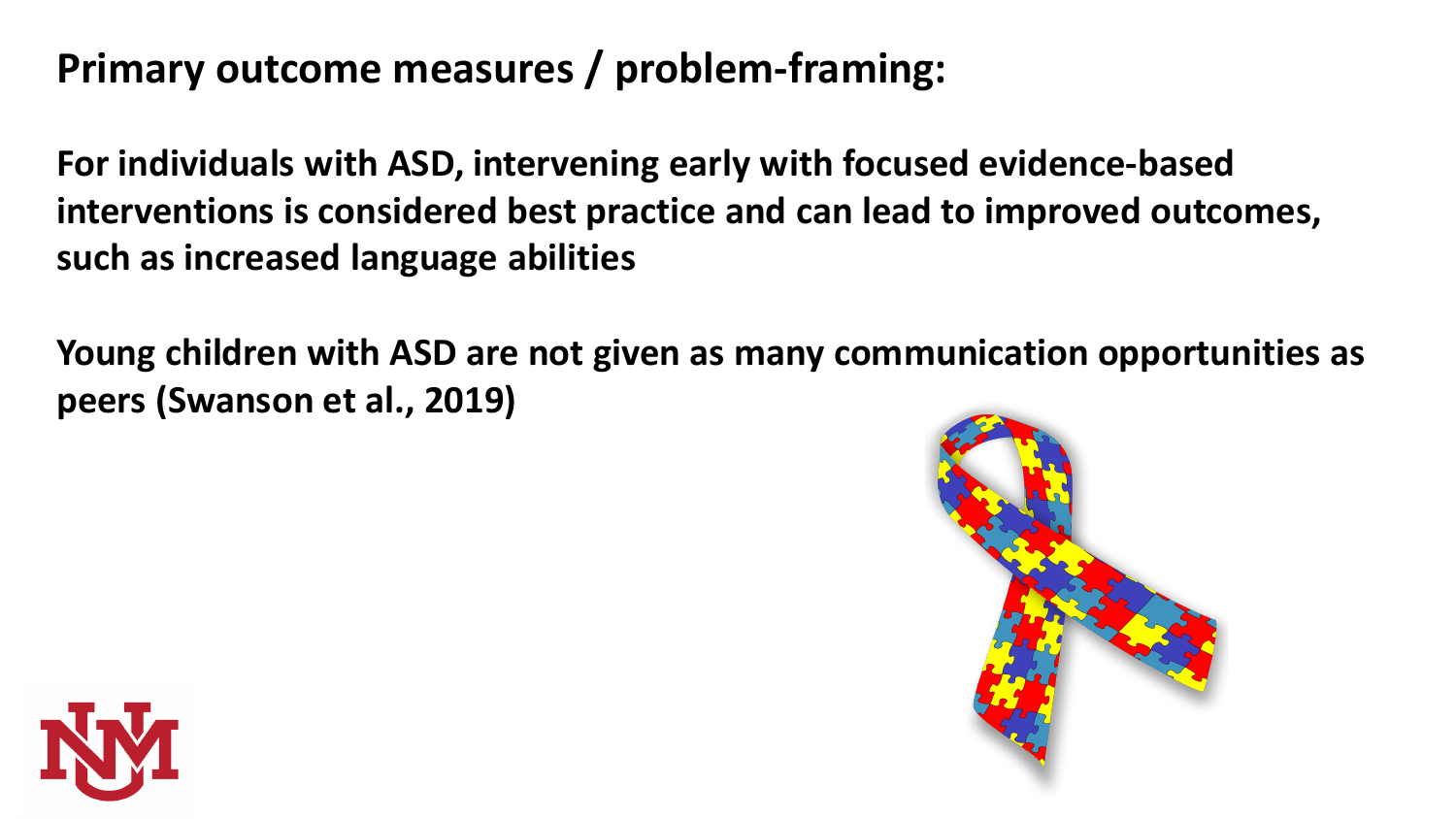## **Primary outcome measures / problem-framing:**

• **Opportunities to communicate predict later language outcomes (Swanson et al., 2019)**

• **Gesture use is positively correlated with spoken vocabulary for children with ASD (Medeiros & Winsler, 2014)**



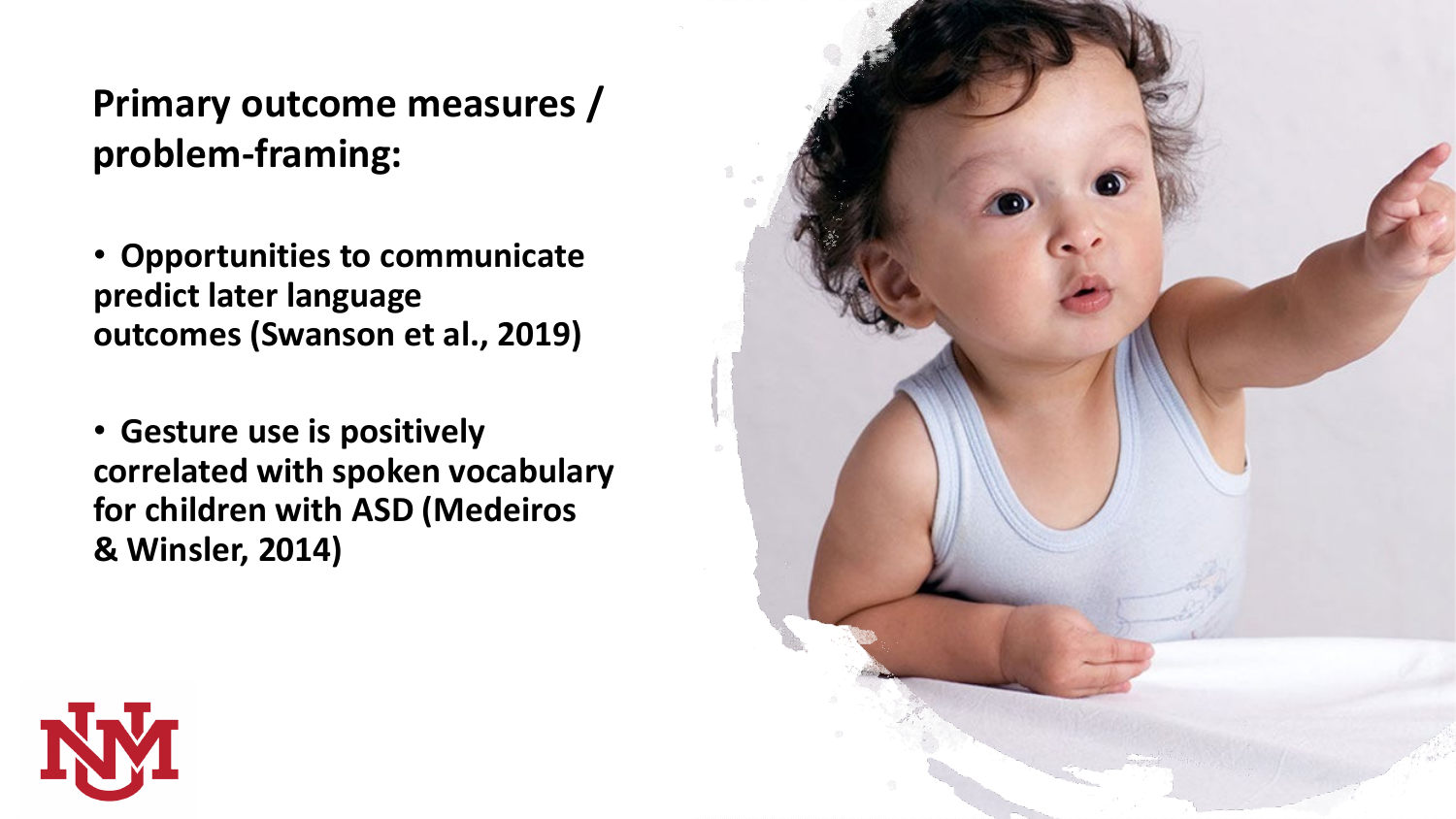#### **Communication Strategies**

#### **Creating Opportunities**

- Give items that require assistance
- Use items with multiple pieces
- Start a routine (like picking child up) and then interrupt by stopping to require a response
- Do something silly (like hide a toy under your shirt)
- Place items out of reach (held in air, up on shelves)
- Follow the child's lead and try to control items they are going towards
- Say "My turn" and take item back from child/model how to play with it

#### **Wait**

• Pause after opportunity to see if child communicates on own More known skills – shorter wait time Less known skills – longer wait time

#### **Prompt**

• If child does not communicate with target, prompt them to do it More known skills – can try partial physical assistance or a model Less known skills - can try more physical assistance, but try to fade out over time

#### **Respond**

- Complete action/give item
- Pair word for example, if they pointed to ball say "ball" as you give it to them
- Verbal praise

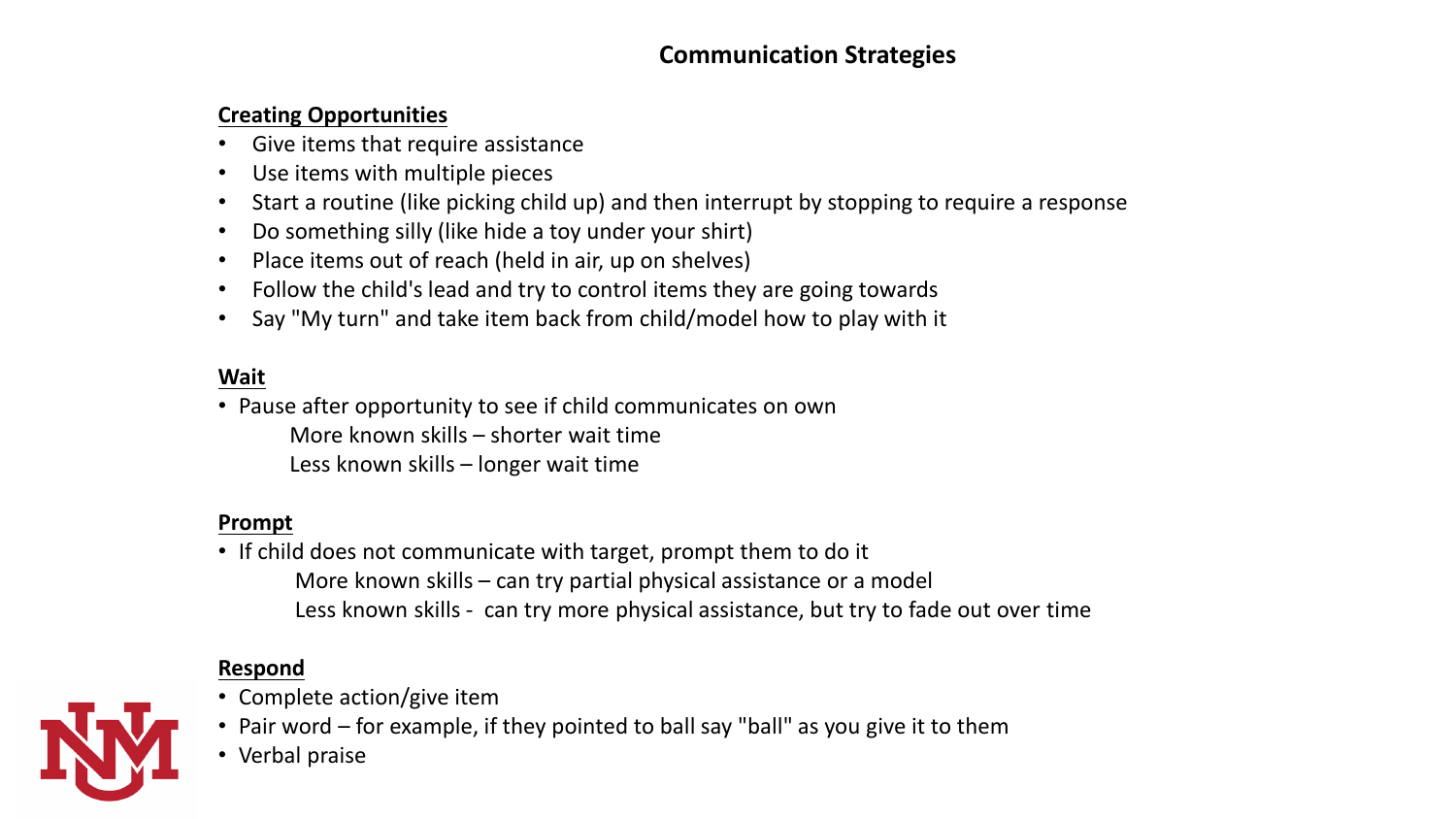#### **Estrategias de Comunicación**

#### **Creación de Oportunidades**

- Dar a los niños artículos que requieren asistencia
- Utilizar artículos con varias piezas
- Iniciar una rutina (como recoger a un niño) y luego interrumpir deteniéndose para requerir una respuesta
- Hacer algo absurdo con el artículo (como esconder un juguete debajo de su camisa)
- Colocar los artículos fuera del alcance (mantenidos en el aire, en los estantes repisa)
- Seguir el ejemplo del niño y tratar de controlar los objectos a los que se dirige
- Decir "mi turno" y tomar el artículo del niño / modelar cómo jugar con él

#### **Esperar**

• Pausa tras oportunidad para ver si el niño se comunica por sí mismo Habilidades más conocidas - menor tiempo de espera Habilidades menos conocidas - tiempo de espera más largo

#### **Señalar**

• Si el niño no se comunica usando el objetivo comunicativo, señale que lo haga Habilidades más conocidas - puede probar asistencia física parcial o un modelo Habilidades menos conocidas - puede probar más asistencia física, pero tratar de desvanecerla con el tiempo

#### **Responder**

- Llevar la acción a cabo/dar el artículo
- Hacer pares con la palabra por ejemplo, si apuntaban a la pelota decir "pelota" mientras se la da
	- Elogios verbales específicos

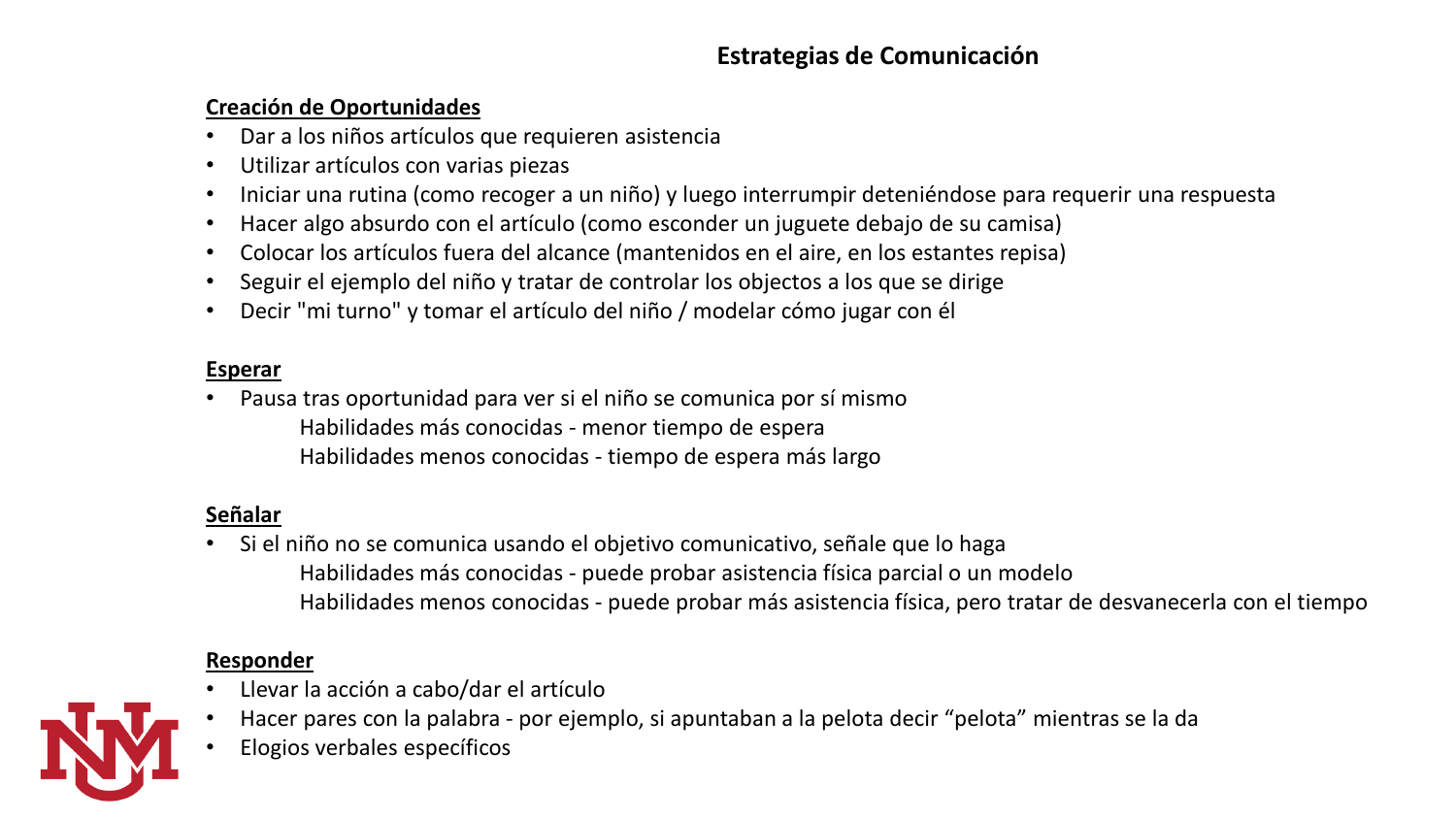## **EARLY INTERVENTION TRAINING VIDEOS IN SPANISH**

Baseline: <https://youtu.be/mhNGWtRUBBo>

Coaching : <https://youtu.be/AIEXF7WKNg0>

Intervention : <https://youtu.be/1EV09Kay5ls>

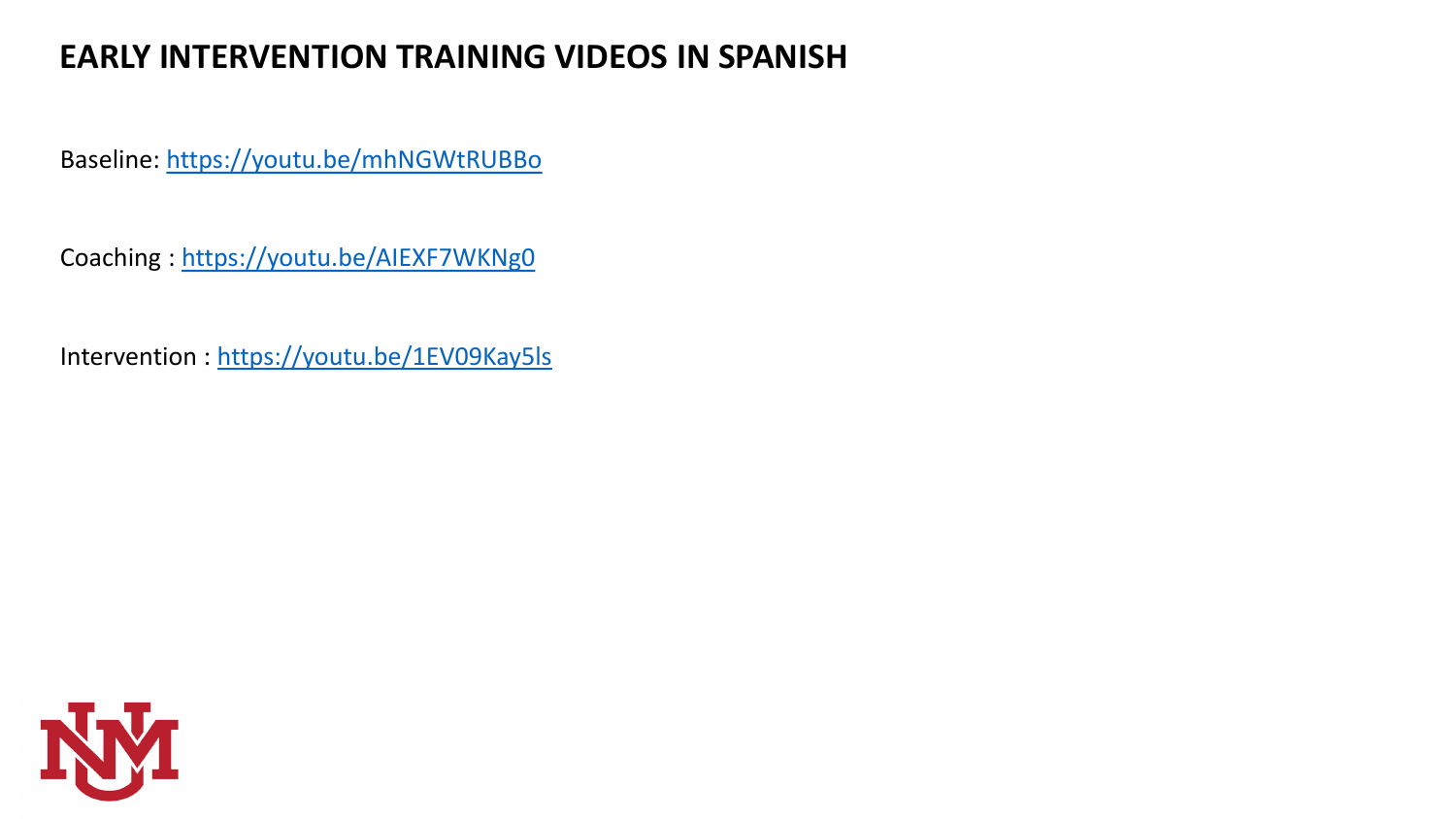## **Early Intervention Research Study Results**

**The 3 children in this study (ages 1;9 – 2;9) demonstrated gradual increases in more independent responding**

**One child exhibited variable results, but he provided several vocal imitations including** *o* **for open and and** *ju* **for juice**

**All families increased communication opportunities when working with the Developmental Specialist from PB&J Family Services**

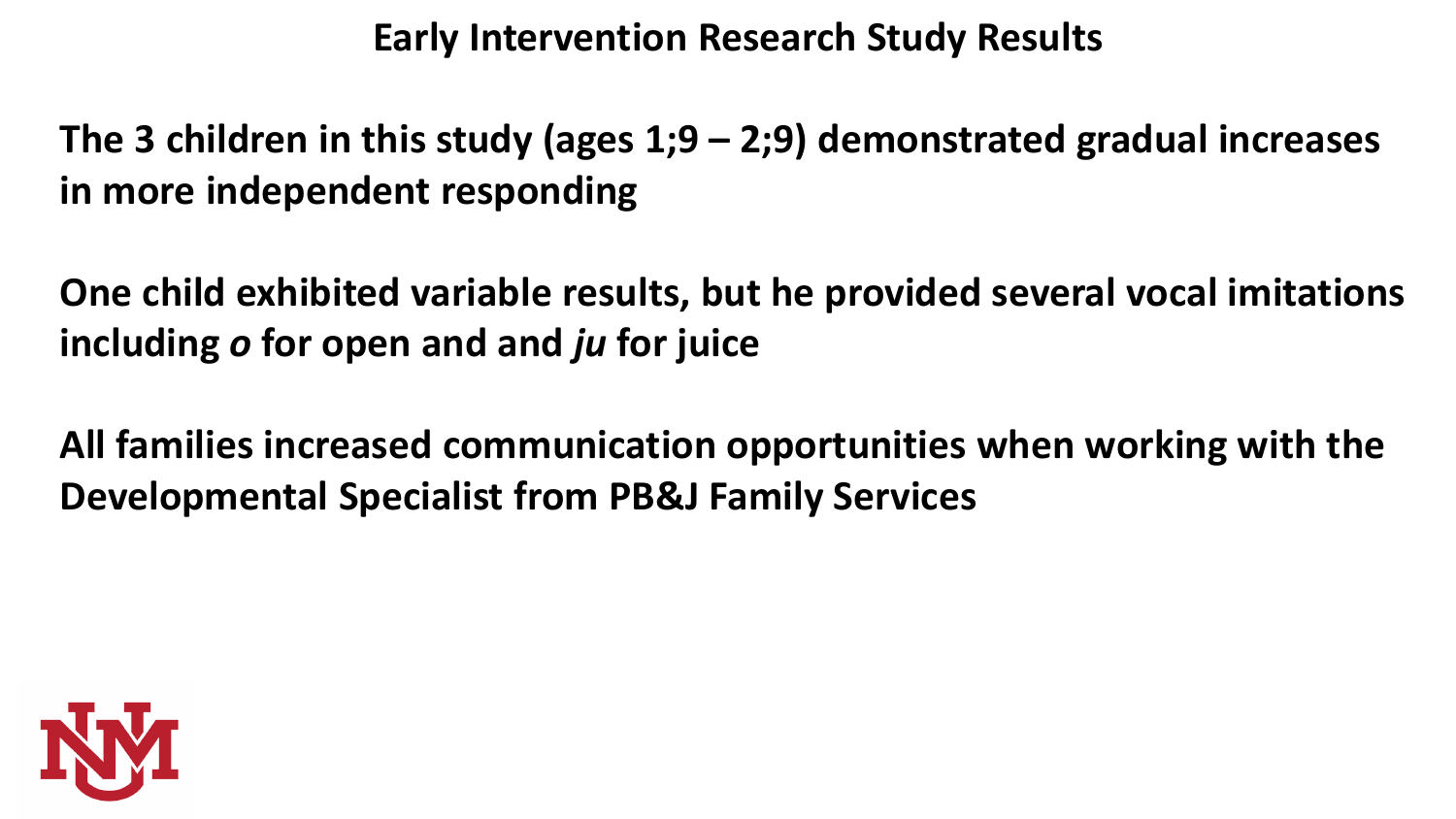• Gevarter, C. Najar, A.M, Flake, J., Tapia-Alvidrez, F., Lucero, A., (in press). Naturalistic communication training for early intervention providers and Latinx parents of children with signs of autism. *Journal of Developmental and Physical Disabilities*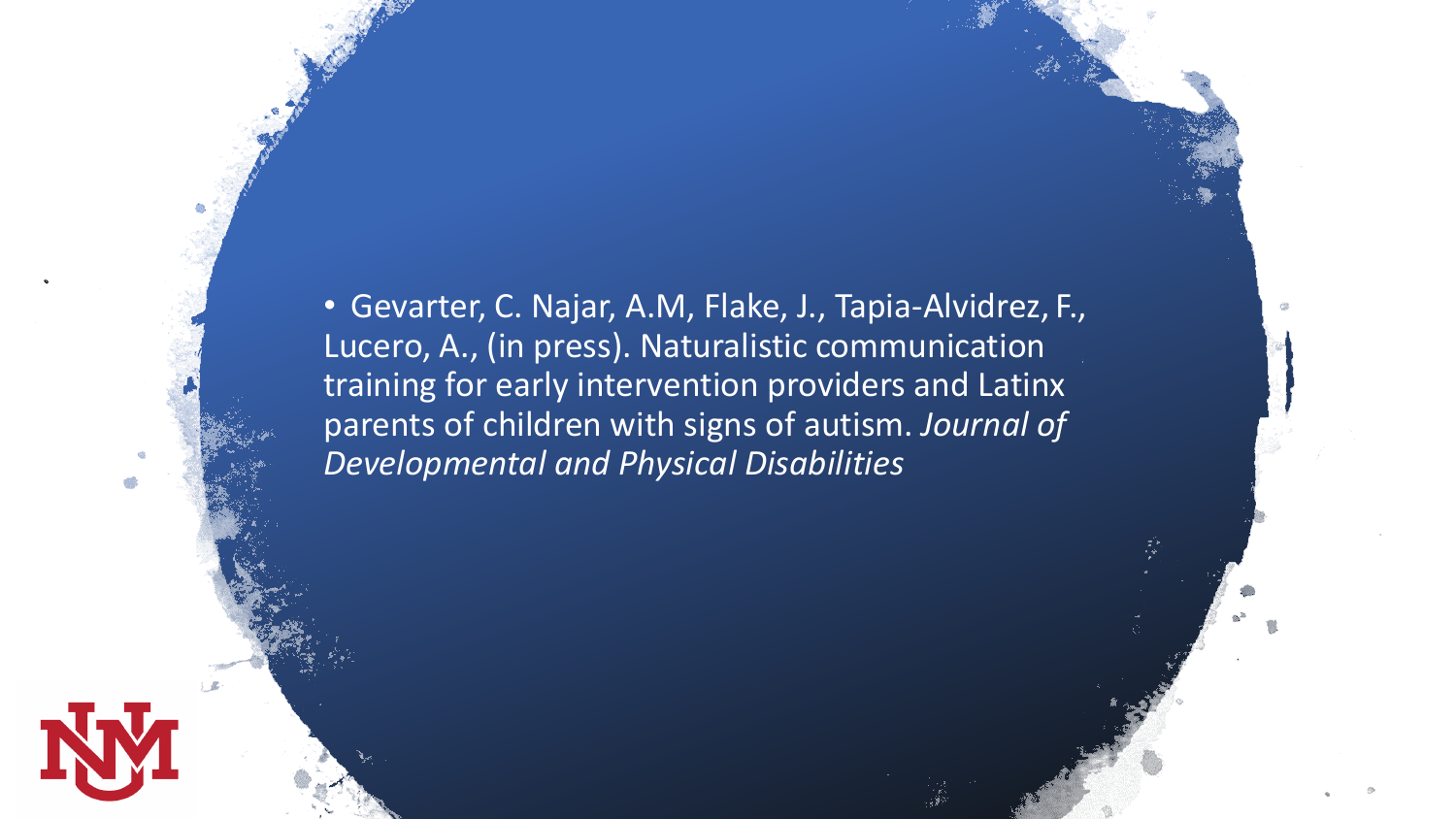**What influenced my decision to translate the strategies in the early intervention training videos into Spanish?**

- **34% of the population in New Mexico speak a language other than English at home [\(https://www.census.gov/quickfacts/NM\)](https://www.census.gov/quickfacts/NM)**
- **Dr. Gevarter's vision of including participants from Spanish-speaking families**
- **To serve young children and their families in a responsive way, it is critical to understand and integrate their home cultures and languages**

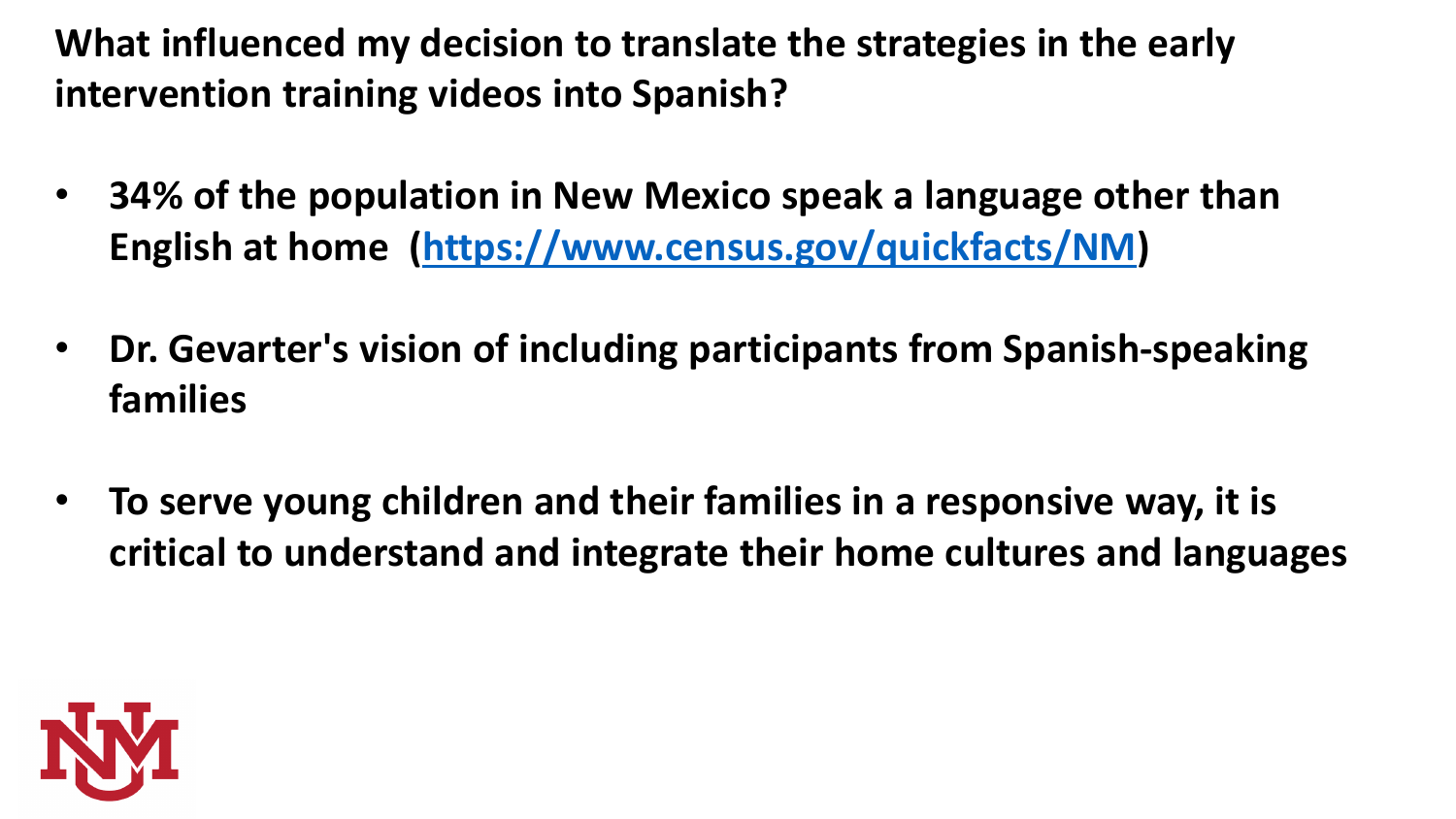## **What I Learned While Completing My LEND Capstone Project**

- **An increase in my Spanish vocabulary, especially terms associated with Early Intervention and Applied Behavioral Analysis**
- **Collaboration with bilingual health providers within the UNM community**
- **To ensure that translated materials are accurate and understandable by the widest range of speakers of that language, the recommended process entails three layers: translation, editing, and reviewing**
- **When translating materials, it is best practice to include vocabulary intended for a reader within a 6th – 9th grade reading level**

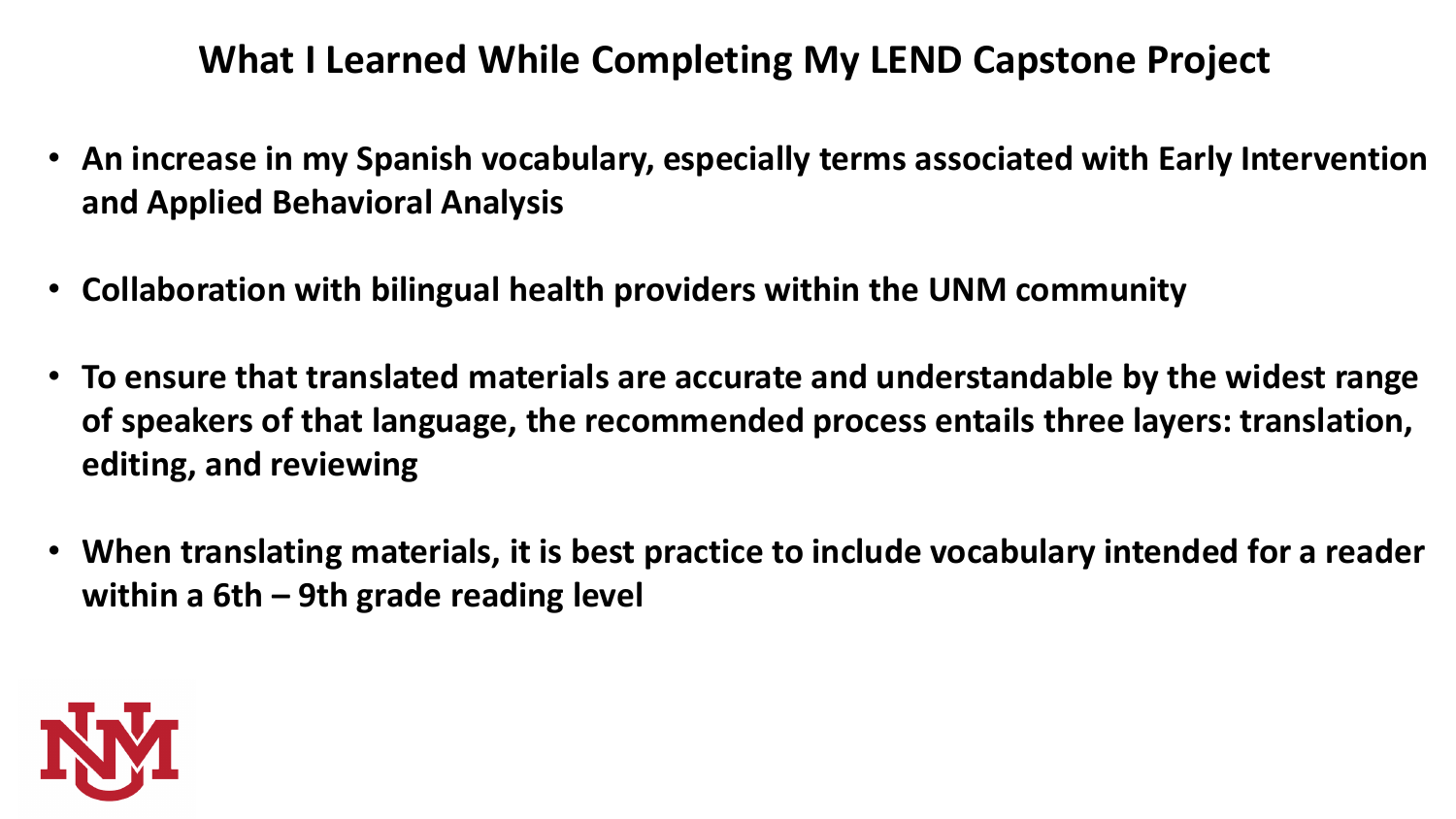## **National Standards for Culturally and Linguistically Appropriate Services (CLAS) In Health and Health Care**

The National CLAS Standards are intended to advance health equity, improve quality, and help eliminate health care disparities by establishing a blueprint for health and health care organizations to:

Provide effective, equitable, understandable, and respectful quality care and services that are responsive to diverse cultural health beliefs and practices, preferred languages, health literacy, and other communication needs



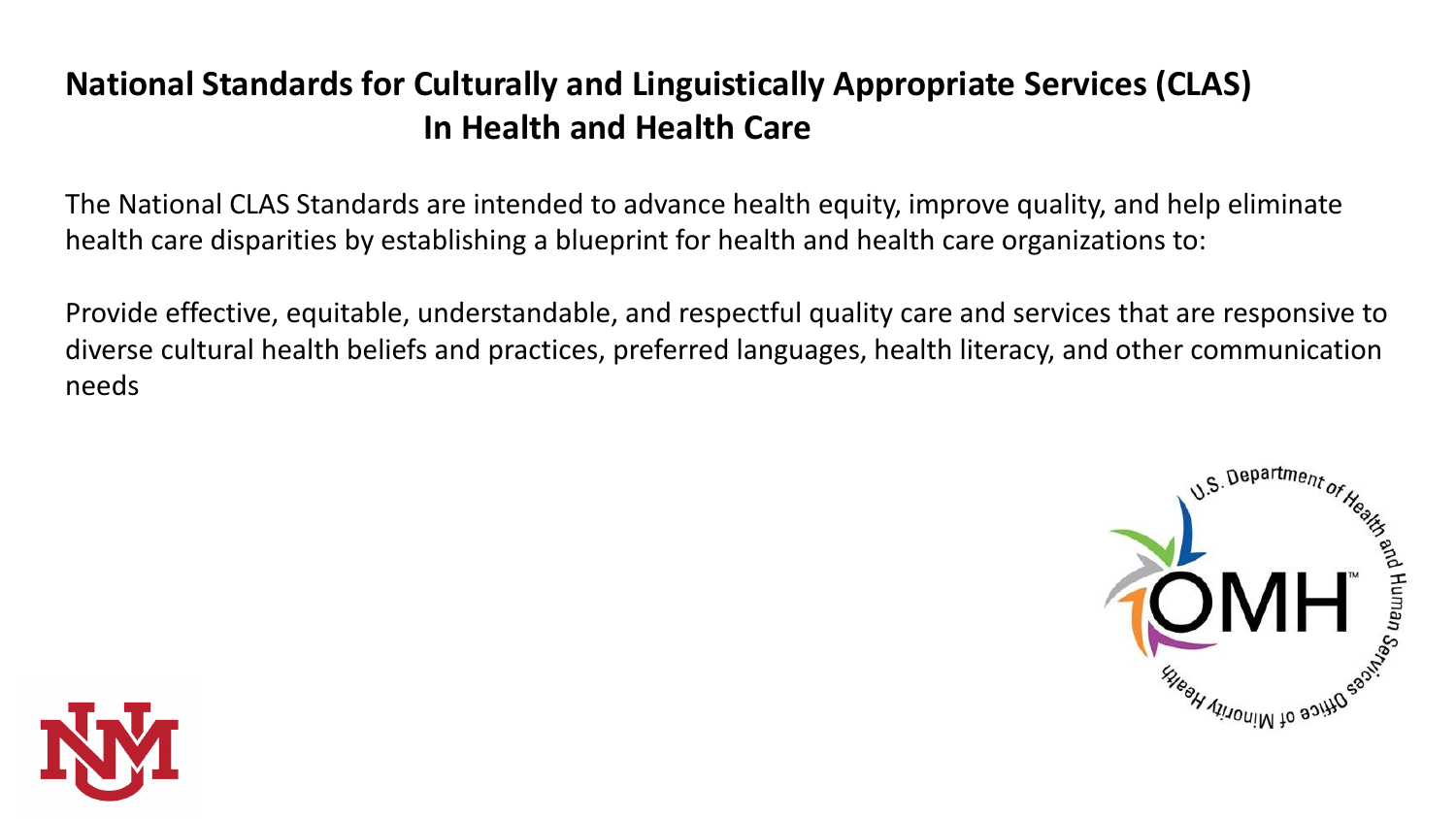## **Communication and Language Assistance:**

Offer language assistance to individuals who have limited English proficiency and/or other communication needs, at no cost to them, to facilitate timely access to all health care and services

Inform all individuals of the availability of language assistance services clearly and in their preferred language, verbally and in writing

Ensure the competence of individuals providing language assistance, recognizing that the use of untrained individuals and/or minors as interpreters should be avoided

Provide easy-to-understand print and multimedia materials and signage in the languages commonly used by the populations in the service area



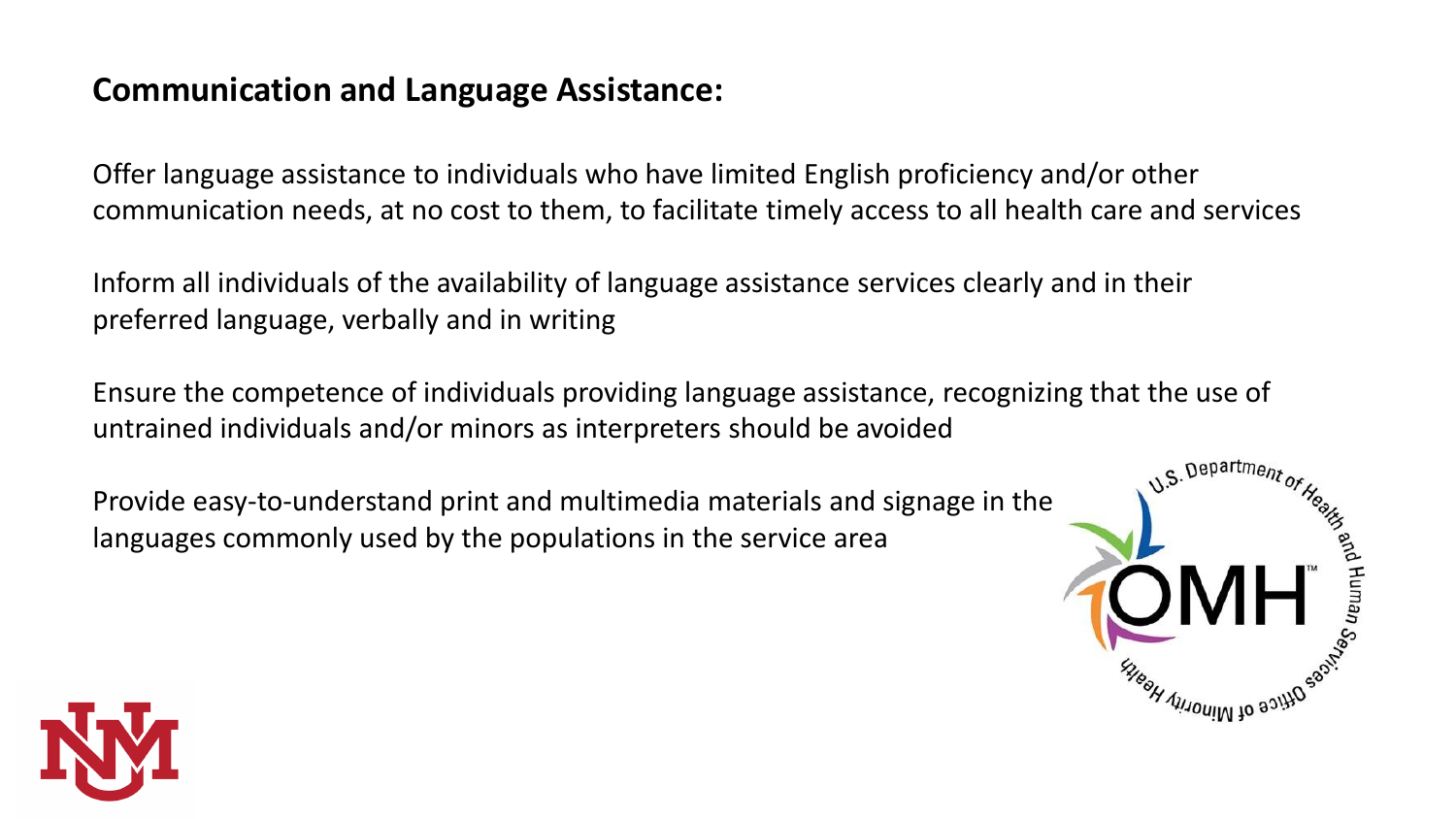## **Dissemination of Resources**

- **PB & J Family Services**
- **Inspirations Early Intervention, Inc.**
- **UNM Department of Speech and Hearing Sciences**
- **UNM Health Sciences Center Center for Development and Disability Parent Home Training Program**

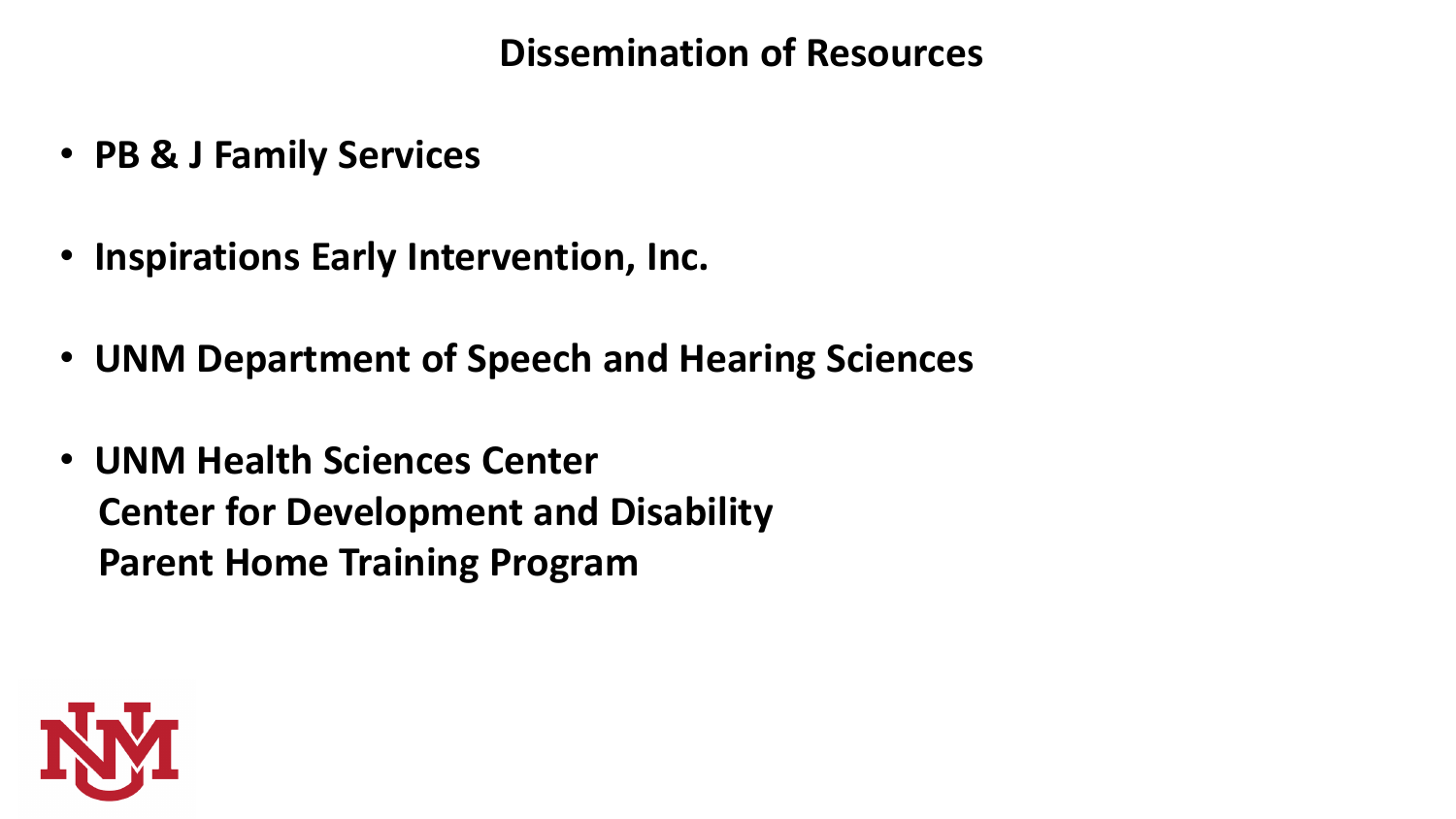## **ACKNOWLEDGEMENTS**

**Research Project Primary Investigator: Cindy Gevarter Ph.D. BCBA-D Academic Mentor: Cathy Binger Ph.D. CCC-SLP Research Assistants: Adriana Medina Najar, Jennifer Flake Additional Support: Susanna Cole, Ann Jaramillo, Erin Stone, Sophi Wong**

**Capstone Project LEND Mentor: Alyx Medlock M.S. CCC-SLP Capstone Mentor: Cindy Gevarter Ph.D. BCBA-D Autism Lab Colleague: Adriana Medina Najar Stakeholders: Sylvia Acosta Ph.D. Associate Professor & Licensed Psychologist Melissa Ramirez**

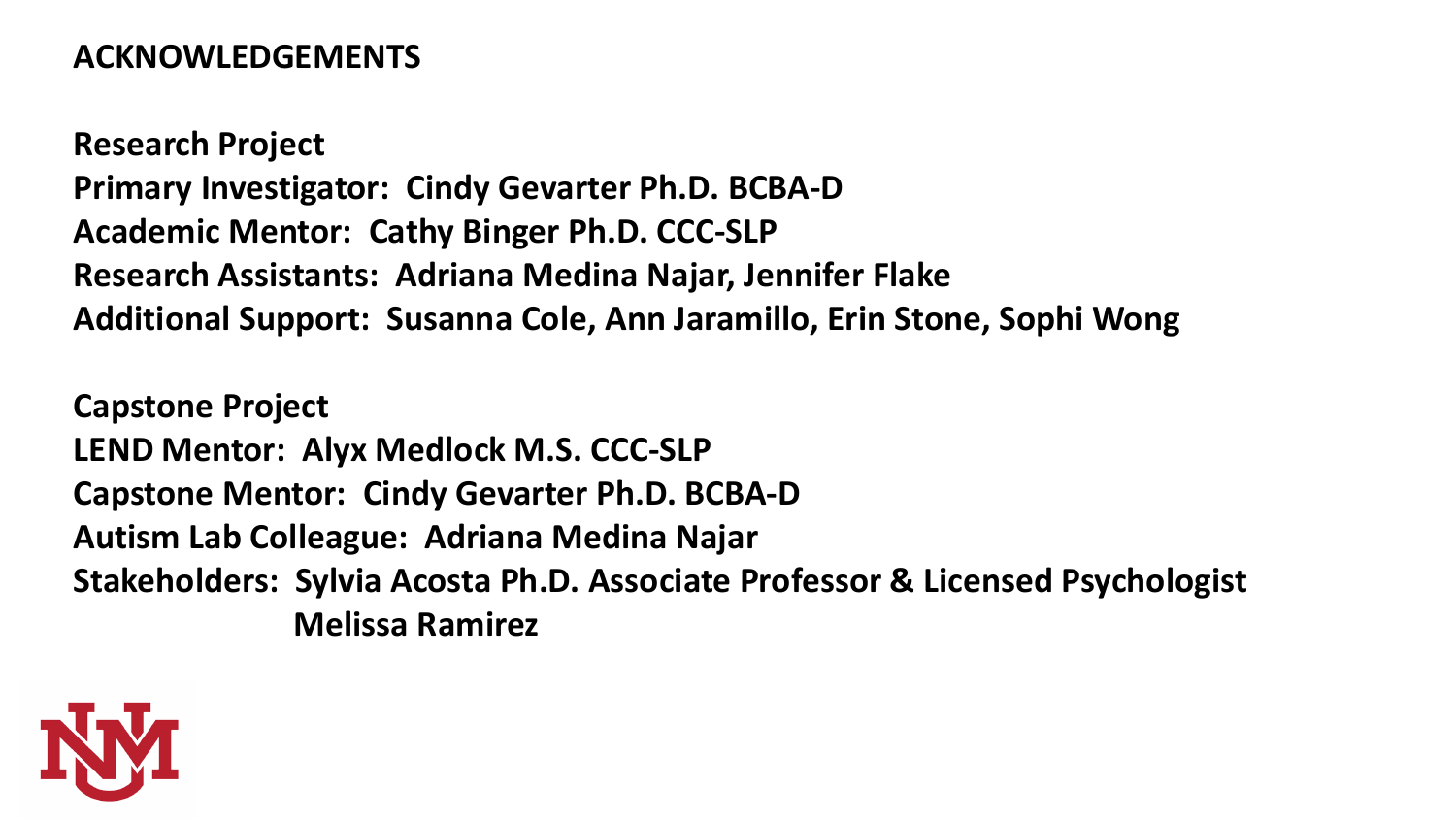### **References**

**Contreras, Bonifacio. (2003).** *SALUD Medical Spanish Dictionary and Phrase Book.* **Educational News Service, Inc.**

**González-Davies, Maria. (2017). The use of translation in an integrated plurilingual approach to language learning: teacher strategies and best practices.** *Journal of Spanish Language Teaching, 4***(2), 124-135. doi: 10.1080/23247797.2017.1407168**

**Guide to Translation of Legal Materials Prepared by the Professional Issues Committee. (April 2011). Consortium for Language Access in the Courts. Equal Justice: Bridging the Language Divide.**

**Lindholm-Leary, Kathryn. (2005). Review of research and best practices on effect features of dual language programs.** *Guiding Principles for Dual Language Education,* **San José State University.**

**Magaña S, Lopez K, Aguinaga A, Morton H. (2013). Access to diagnosis and treatment services among latino children with autism spectrum disorders.** *Intellectual & Developmental Disabilities, 51***(3), 141- 153. doi:10.1352/1934-9556-51.3.141**

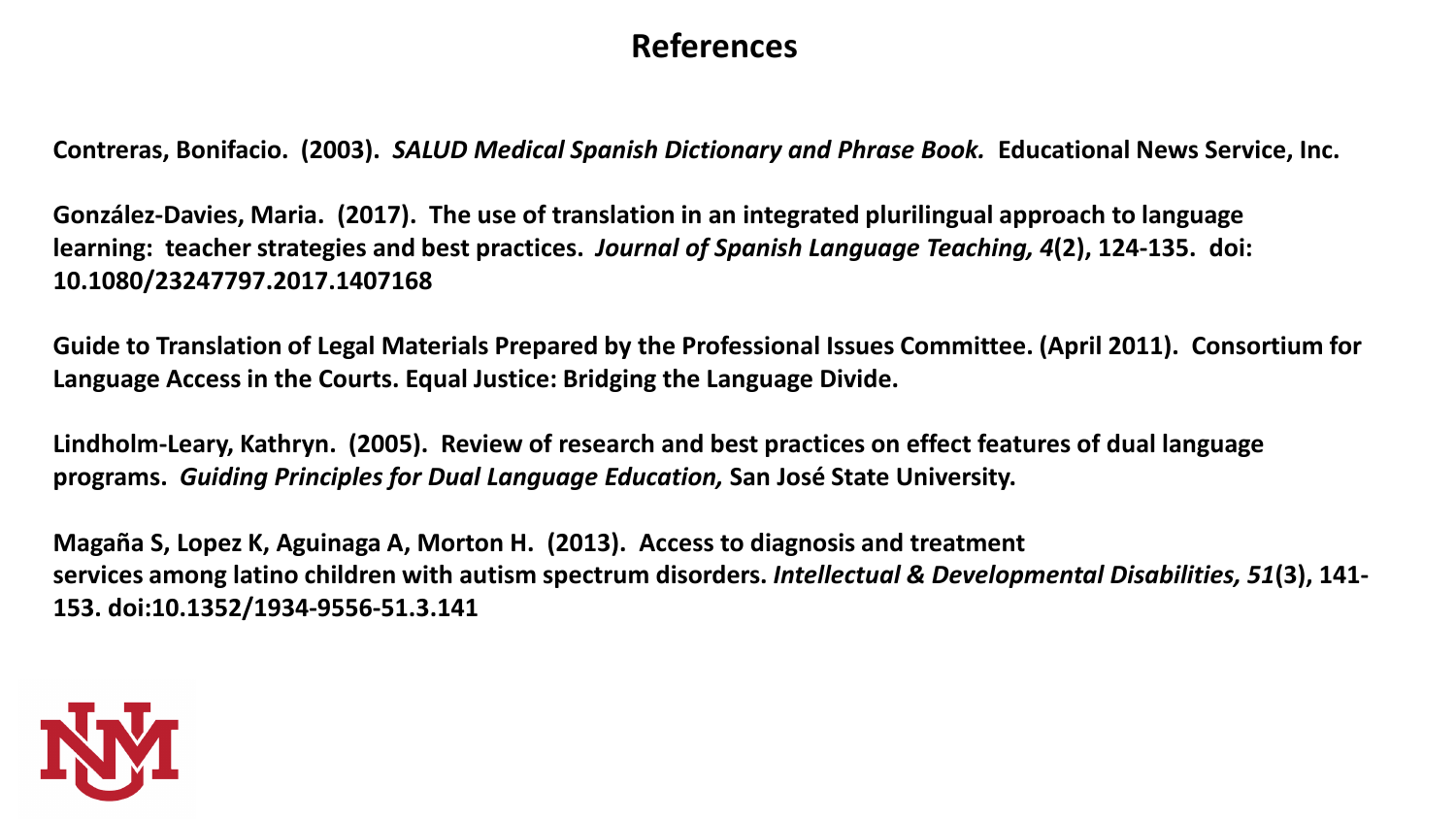**Medeiros, K., & Winsler, A. (2014). Parent–child gesture use during problem solving in autistic spectrum disorder.** *Journal of Autism and Developmental Disorders***,** *44***(8), 1946-1958.**

**Occa A, Morgan SE, Potter JE. (2018). Underrepresentation of hispanics and other minorities in clinical trials: recruiters' perspectives.** *Journal of Racial and Ethnic Health Disparities, 5***(2), 322-332. doi: 10.1007/s40615-017-0373-x**

**Peña, Elizabeth D. (2007). Lost in translation: methodological considerations in cross-cultural research.** *Child Development, 78***(4), 1255-1264. doi: 10.1111/j.1467-8624.2007.01064.x**

**Pickard KE, Ingersoll BR. (2016). Quality versus quantity: The role of socioeconomic status on parent-reported service knowledge, service use, unmet service needs, and barriers to service use.** *Autism***,** *20***(1), 106-115. doi[:10.1177/1362361315569745](https://doi.org/10.1177/1362361315569745)**

**<https://www.census.gov/quickfacts/NM>**